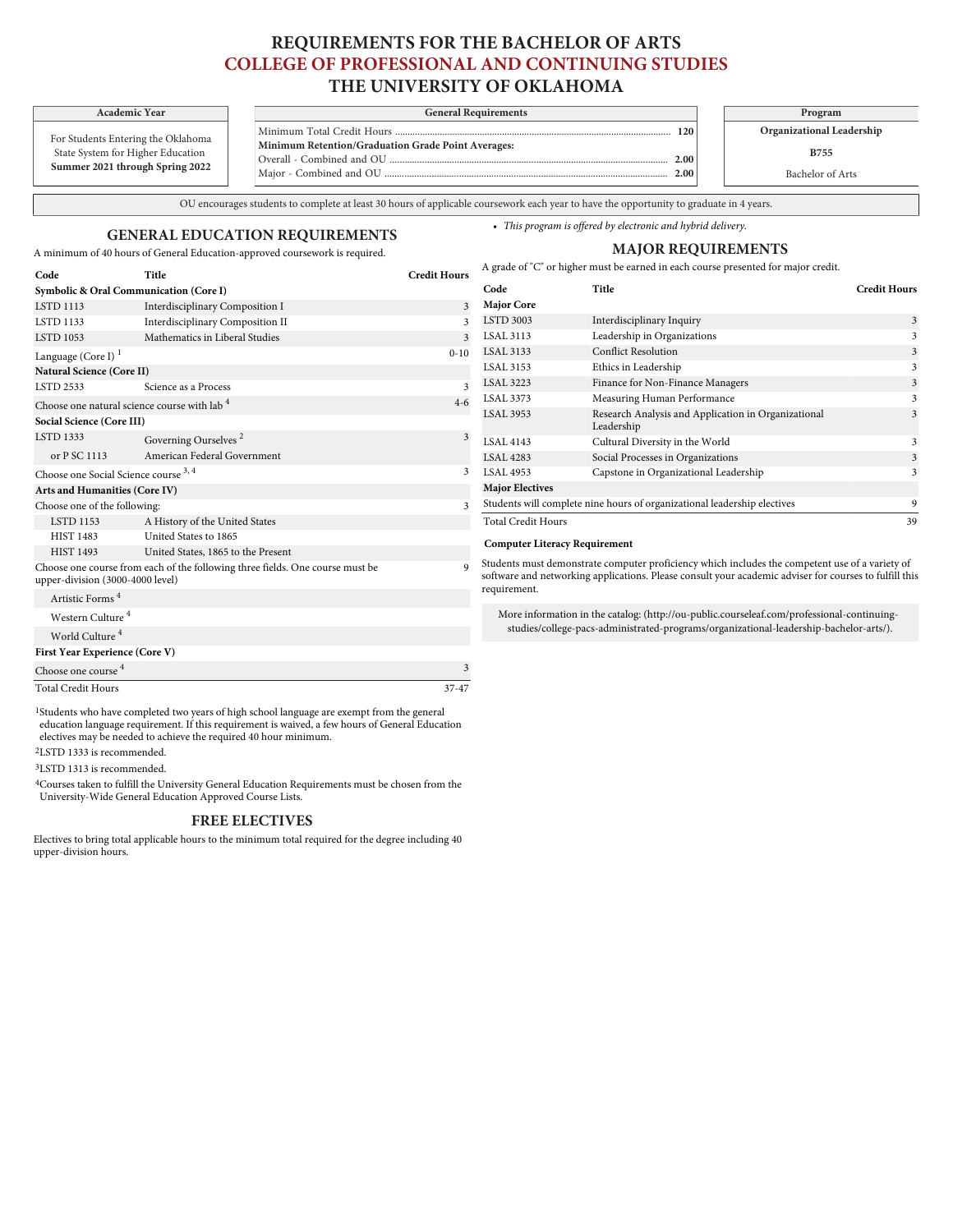# **SUGGESTED SEMESTER PLAN OF STUDY**

This plan shows one possible grouping of courses that would allow students to graduate in four years. Please refer to the front of the degree checksheet for official requirements. Students must consult with College of Professional & Continuing Studies academic advisers to verify that courses selected each semester fulfill the recommended plan and satisfy university, College of Professional & Continuing Studies, and major requirements.

| Year          |                  | <b>FIRST SEMESTER</b>                                             | <b>Hours</b>   |                  | <b>SECOND SEMESTER</b>                    | <b>Hours</b> |
|---------------|------------------|-------------------------------------------------------------------|----------------|------------------|-------------------------------------------|--------------|
|               | <b>LSTD 1113</b> | Interdisciplinary Composition I (Core I)                          | 3              | <b>LSTD 1133</b> | Interdisciplinary Composition II (Core I) | 3            |
|               | <b>LSTD 1153</b> | A History of the United States (Core IV)                          | 3              | LSTD 1333        | Governing Ourselves (Core III)            | 3            |
|               | <b>LSTD 2023</b> | Strategies for Success                                            | 3              | <b>LSTD 1053</b> | Mathematics in Liberal Studies (Core I)   | 3            |
|               |                  | First Year Experience (Core V)                                    | 3              | <b>LSTD 1003</b> | Introduction to Interdisciplinary Study   | 3            |
| FRESHMAN      |                  | Free Elective                                                     | 3              |                  | Free Elective                             | 3            |
|               |                  | <b>CREDIT HOURS</b>                                               | 15             |                  | <b>CREDIT HOURS</b>                       | 15           |
|               |                  | Language I (Core I)                                               | 5              |                  | Language II (Core I)                      | 5            |
|               | <b>LSTD 1313</b> | What in the World are the Social Sciences? (Core III)             | 3              |                  | Science with Lab Component (Core II)      |              |
|               | <b>LSTD 2533</b> | Science as a Process (Core II)                                    | 3              |                  | Free Elective                             | 3            |
| SOPHOMORE     | <b>LSTD 2033</b> | <b>Writing for Success</b>                                        | 3              |                  | Free Elective                             | 3            |
|               |                  | Free Elective                                                     |                |                  |                                           |              |
|               |                  | <b>CREDIT HOURS</b>                                               | 15             |                  | <b>CREDIT HOURS</b>                       | 15           |
| <b>JUNIOR</b> | <b>LSTD 3003</b> | Interdisciplinary Inquiry                                         | $\mathfrak{Z}$ | <b>LSAL 3133</b> | <b>Conflict Resolution</b>                | $\mathbf{3}$ |
|               | <b>LSAL 3113</b> | Leadership in Organizations                                       | 3              | <b>LSAL 3223</b> | Finance for Non-Finance Managers          | $\mathbf{3}$ |
|               | <b>LSAL 3153</b> | Ethics in Leadership                                              | 3              | <b>LSAL 4143</b> | Cultural Diversity in the World           | 3            |
|               |                  | Western Culture (Core IV)                                         | 3              |                  | Artistic Forms (Core IV)                  | $\mathbf{3}$ |
|               |                  | Free Elective                                                     | 3              |                  | Free Elective                             | 3            |
|               |                  | <b>CREDIT HOURS</b>                                               | 15             |                  | <b>CREDIT HOURS</b>                       | 15           |
| <b>SENIOR</b> | <b>LSAL 3953</b> | Research Analysis and Application in Organizational<br>Leadership | 3              | <b>LSAL 4953</b> | Capstone in Organizational Leadership     | 3            |
|               | <b>LSAL 3373</b> | Measuring Human Performance                                       | 3              |                  | Major Elective                            | 3            |
|               | <b>LSAL 4283</b> | Social Processes in Organizations                                 | 3              |                  | Major Elective                            | 3            |
|               |                  | World Culture (Core IV)                                           | 3              |                  | Free Elective                             | 3            |
|               |                  | Major Elective                                                    | 3              |                  | Free Elective                             | 3            |
|               |                  | <b>CREDIT HOURS</b>                                               | 15             |                  | <b>CREDIT HOURS</b>                       | 15           |